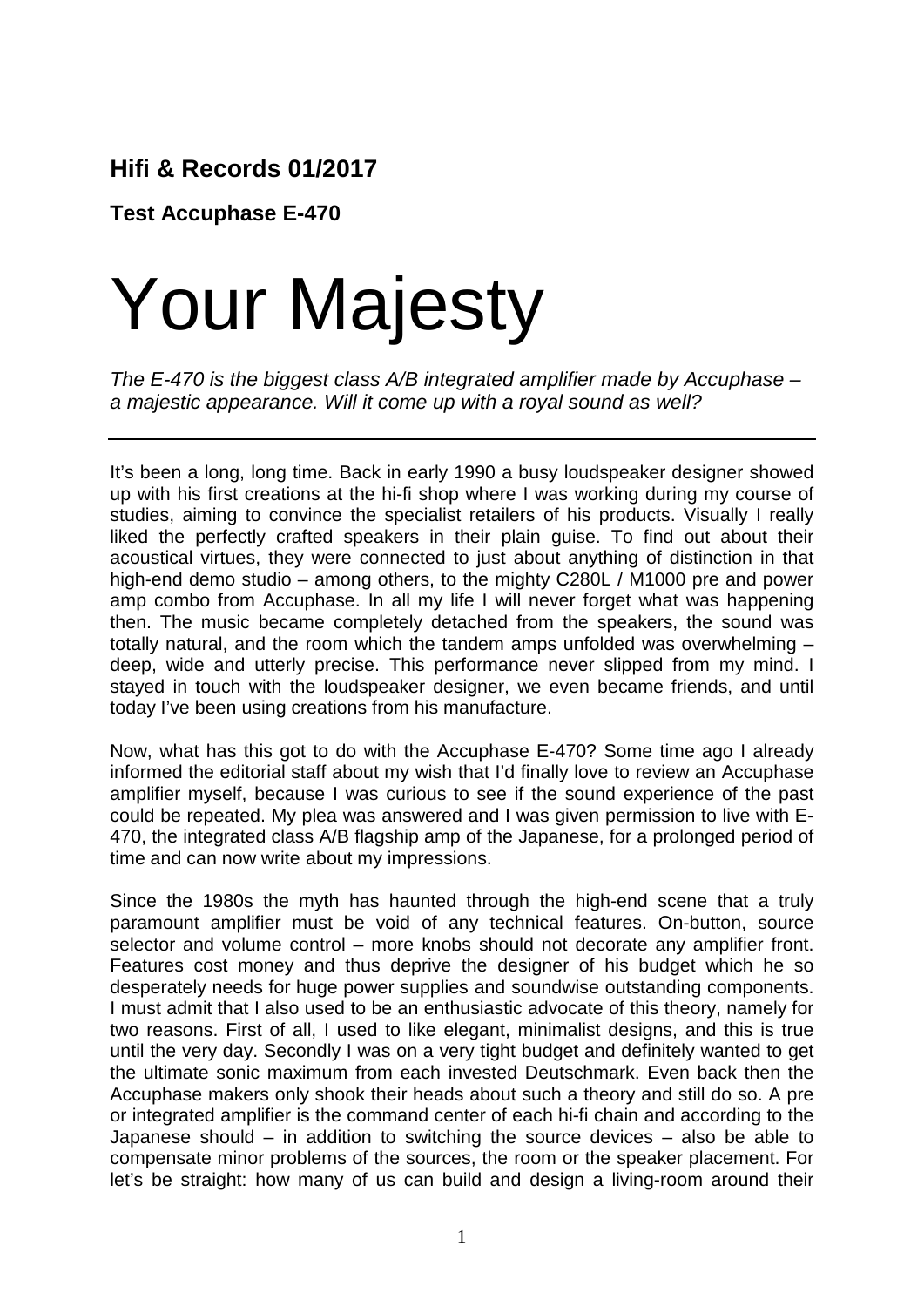equipment? The groundplan is predefined as is the purpose, nor should we simply brush aside the aesthetical wishes of the best-ever significant other. In this situation a little more or less treble, a soft bass attenuation or the correction of volume imbalances can produce some very good effects. Purism is a nice thing, sure, but which high-end lover gets upset about the fact that his favorite music was mixed down on a large mixing console with hundreds of switches and rotary controls? You nailed it – no one.

When I look today at an Accuphase E-303X from 1983, the front panel littered with knobs, switches and power meters has nothing to do with unpretentious elegance, but is rather reminiscent of a boiled down mixing desk. And what sort of amplifiers do the Japanese build today? After unpacking the E-470 I was really surprised: This integrated amplifier complies entirely with my stylistic preferences. The center of its massive aluminum front panel anodized in champagne gold is marked by the two VU meters typical of Accuphase and a digital volume display which glows in a beautiful red, flanked by a rotary source selector and a volume control. The various controls and knobs, which define the feature list of the E-470, remain hidden behind the cover lid underneath. Hereby this front exudes an absolute tastefulness and high-class flair. And as usual the E-470 shines with features aplenty. It offers five unbalanced and two balanced inputs plus a full-value tape loop including tape monitor option. Those who feel this still won't cut it can push two additional line cards into two extra slots (but those are preferably designed for an optional DAC or phono module). Here we can witness once again the perfectionism of the Accuphase engineers, for the activation of these inputs and the change from MM to MC on the phono module are comfortably done with the pushbuttons behind the lid – definitely a well thought out concept. Of course, the E-470 is also equipped with tone and balance controls, a loudness compensation as well as a level attenuator all of which can be neatly switched out of the signal path using relays. A really good headphone connection plus the option to split the pre and power amp sections round off the sumptuous feature list.

Another point which also impresses me about the Accuphase E-470 is the haptic sensation. This begins already when taking the integrated amplifier out of its packaging and placing it on the rack, and it pleases with each operation. The workmanship is simply perfect with nicely rounded edges, minimal and accurate clearances plus accurately mounted switches, pushbuttons, rotary controls and connectors. This amplifier was trimmed to elegance – it's a downright beauty. Period.

This splendor is found to continue seamlessly on the inside. A massive and humfree transformer with a decent filtering capacity is not a bad start for an integrated amplifier of this power category. And the E-470 delivers plenty of power, 212 watts into 8 ohms are quite a statement (in a conservatively reserved manner Accuphase specifies 180 watts). Large heatsinks with the flanged-on power amp modules flank the power supply. The switching mimic in the stern of the amplifier and the preamp section with the volume control directly behind the front panel bear witness to electronic design at its best. Talking of volume control: with the circuit called AAVA – a current/voltage converter with almost 65,000 different levels that was launched several years ago – Accuphase created a brilliant masterpiece. For this circuit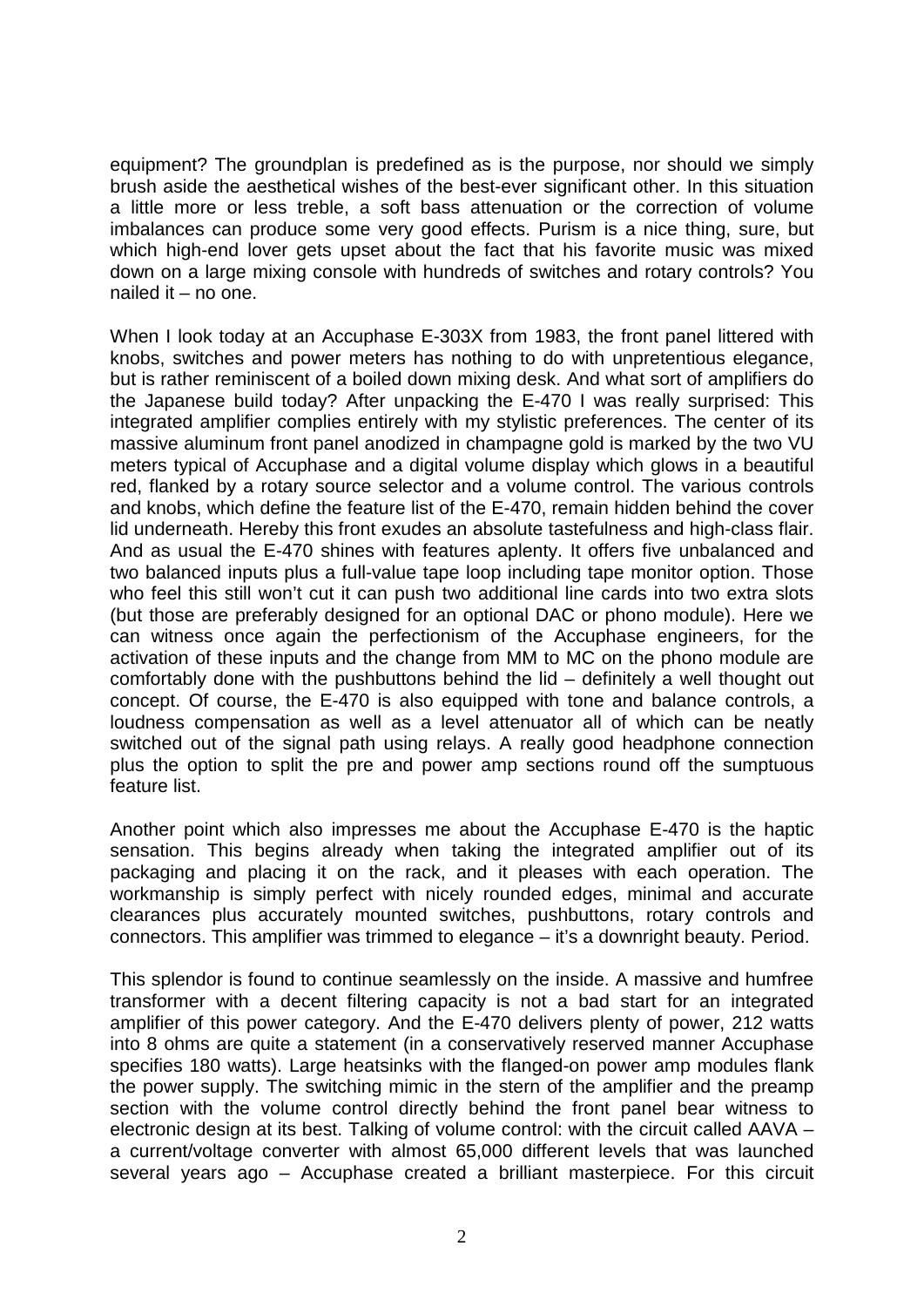allowed to bring down the channel deviation near zero and shift the distortion level of the entire preamp section into a range that is barely measurable anymore. Now one might assume this circuit is so perfect that the engineers wouldn't have to touch anything here. But the opposite is true. Accuphase has been working flat out on a further optimization of the AAVA circuit aiming to reduce the distortion level even further – and, compared to its predecessor, the developer team was indeed successful once again. Some amp designers juggle with distortions very purposefully in order to generate a certain sound, yet the Japanese strictly object to such things. Their credo is: the lower the distortions, the better the sound. With the power amp they equally succeeded in minimizing the output resistances through a modified circuit topology, thereby increasing the damping factor of the forerunner by the factor of 2.5.

So what do all those efforts mean for the sound? And above all: will the »big Accuphase« be able to conjure a smile on my face when I'm listening to it? But before we can hear the first serious tones the E-470 is wired by HMS cables to mains, its fellow players and the loudspeakers and is granted a 24 hour warm-up phase while sucking from the green energy. Then at the first notes that reach my ears it becomes obvious that something magical is happening here. It's the utter naturalness with which the music comes across that's thrilling me. This is really hard to put into words, for it is a very subtle process by which the musical performance is capturing my imagination. In the classic hi-fi criteria the verdict is easier: the bass of the E-470 is simply clean, contoured, deep and mighty, without playing itself into the foreground. A plucked double bass is not only reproduced perfectly with regard to tonality, but also the position in the recording room and its size are always reflected accurately. The mids are a peerless dream: male voices are pictured perfectly in their volume. They are not covered by low registers either, but always stand as prominently in the room as they were recorded. The highs sound smooth, yet absolutely precise and are never drowned out in the music, the resolution is definitely superb. I never had the feeling that something might be missing. Here it shows very clearly that the Accuphase credo of minimum distortions works, because in the E-470 no distortions fake a high-frequency resolution where there is no such thing.

Another example of the quasi absence of distortions in the E-470 is its behavior at low volume levels. Because even then the generous room remains the same – there is no shrinkage in depth or width or a dwindling imaging precision. Voices are not masked by other bodies of sound, either. At low listening volumes the AAVA seems to be unbeatable.

But the E-470 is far from being a softie. Once again I took my Yello records out of the cabinet. »La Habanera« (on »One Second«) and »Vicious Games« (on »Stella«) take off like a rocket: driving, involving and bringing enormous fun. On »Fanfare For The Common Man« from the »Works« epos by Emerson, Lake & Palmer the fanfares also burst from the depth of the room like out of nowhere.

Sting's »Englishman In New York« (from the album »... Nothing Like The Sun«) shows in an exemplary way how the Accuphase deals with voices. No matter if loud or soft, the shades of Sting's vocals are always reproduced in perfection.